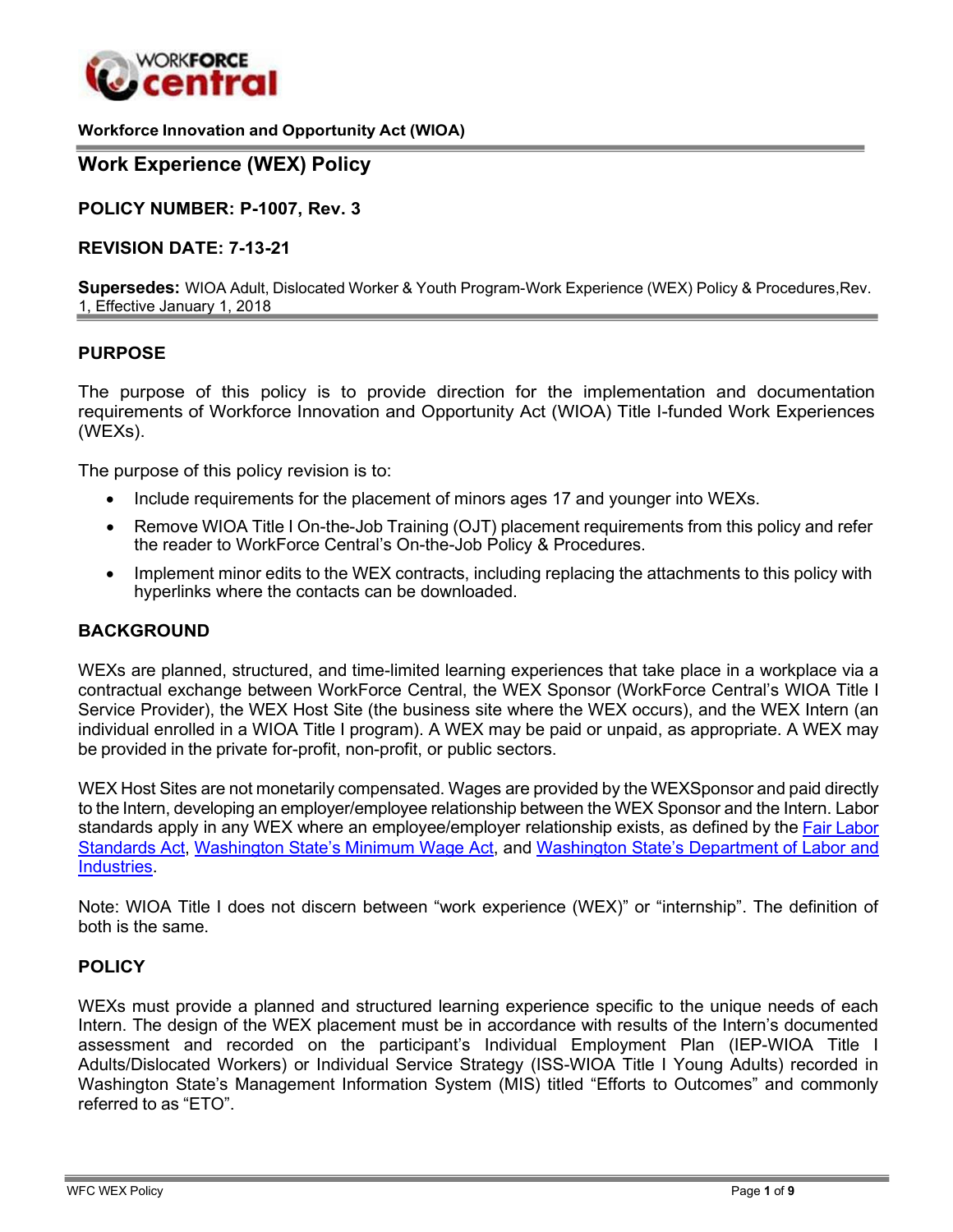WEX contracts must be signed by all parties prior to the start of the WEX placement.

A WEX placement must not replace an existing employee or position. WIOA Title I funds provided for WEXs may not be used to directly or indirectly aid in the filling of a job opening that is vacant because the former occupant is on strike or is being locked out in the course of a labor dispute, or the filling of which is otherwise an issue in a labor dispute involving a work stoppage.

Washington State employers are required to provide paid sick leave to their employees, unless the employer only has workers who are exempt from Chapter 49.46 [RCW-Minimum](https://app.leg.wa.gov/rcw/default.aspx?cite=49.46) Wage Act, which includes paid sick requirements.

Individuals who receive funding through a WIOA Title I-funded Individual Training Account (ITA), cohort, or other WIOA Title I-funded training are also eligible for participation in a WEX. WIOA Title I funding for training and WEXs are separate.

# **ADULT AND DISLOCATED WORKER WEX**

WEXs for WIOA Title I enrolled Adults and Dislocated Workers are defined at [20 CFR 680.180.](https://ecfr.federalregister.gov/current/title-20/chapter-V/part-680/subpart-A/section-680.180)

**Note:** Transitional jobs are defined at [20 CFR 680.190](https://www.govinfo.gov/content/pkg/CFR-2017-title20-vol4/xml/CFR-2017-title20-vol4-part680.xml#seqnum680.190) and are a type of WEX for WIOA Title I enrolled Adults and Dislocated Workers that provide a time-limited, subsidized work experience for individuals with barriers to employment who are chronically unemployed or have inconsistent work history. Transitional jobs must be combined with comprehensive career and supportive services. WorkForce Central has not implemented transitional jobs at this time.

# **YOUNG ADULT WEX**

WEXs for WIOA Title I enrolled Young Adults are defined at WIOA sec. 129(c)(2)(C) and [20 CFR 681.600](https://www.govinfo.gov/app/details/CFR-2017-title20-vol4/CFR-2017-title20-vol4-sec681-600) and include:

- Subsidized employment opportunities during the summer or throughout the school year.
- Job shadowing.
- Pre-apprenticeship programs.
- On-the-Job (OJT) opportunities as defined in WIOA sec 3(44) and 20 CFR [680.700.](https://www.govinfo.gov/app/details/CFR-2017-title20-vol4/CFR-2017-title20-vol4-sec680-700) See WorkForce Central's [On-the-Job](https://workforce-central.org/about/policies/) Training (OJT) Policy for further details located on WorkForce Central's website at [https://workforce-central.org/about/policies/.](https://workforce-central.org/about/policies/)

### **Academic and Occupational Education**

WEXs for WIOA Title I Young Adults **must** include an academic and occupational education component.

The academic and occupational education component refers to the contextual learning that accompanies a WEX. It includes information necessary to understand and work in specific industries and /or occupations. To illustrate, Department of Labor Employment and Training Administration (DOLETA), through [TEGL 21-](https://wdr.doleta.gov/directives/attach/TEGL/TEGL_21-16.pdf) [16,](https://wdr.doleta.gov/directives/attach/TEGL/TEGL_21-16.pdf) provided the following examples of how to incorporate occupational and academic education into a WEX:

- If a youth is in a WEX in a hospital, the **occupational education** could be learning about the duties of different types of hospital occupations such as a phlebotomist, radiology tech, or physical therapist.
- Whereas the **academic education** could be learning some of the information individuals in those occupations need to know such as why blood type matters, the name of a specific bone in the body, or the function of a specific ligament.

The academic and occupational education component of the WEX may occur concurrently or sequentially to the WEX, inside or outside of the WEX work site, be provided directly by the WEX Host Site, or be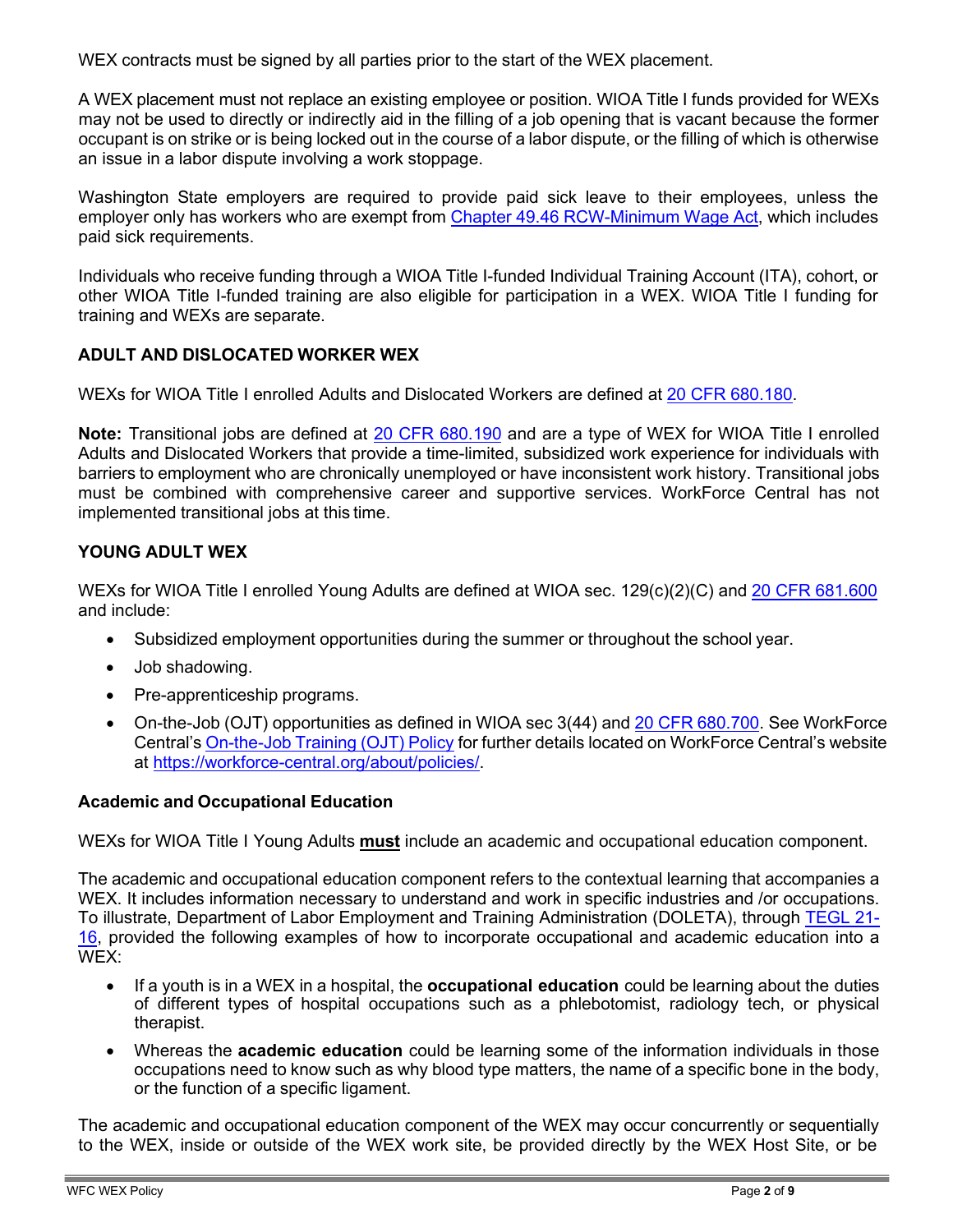provided separately in a classroom or through other means. The academic and occupation components of the WEX must be clearly documented on the WEX Young Adult Intern Training Contract**.**

WEX Sponsors have the flexibility to determine the appropriate type of academic and occupational education necessary for a specific work experience.

## **Types of WEXs for Young Adults**

[TEGL](https://wdr.doleta.gov/directives/attach/TEGL/TEGL_21-16.pdf) 21-16 provides the following WEX descriptions for Young Adults:

- **Job Shadow:** A job shadow WEX is where a Young Adult can learn about a job by walking through a workday as a shadow to a competent worker. The job shadow must be in an occupational area of interest to the participant. Young Adults witness firsthand the work environment, employability and occupational skills in practice, the value of professional training, and potential career options. A job shadow can be anywhere from a few hours to a day, to a week or more. Job shadowing is designed to increase career awareness, help model Young Adult behavior through examples, and reinforce in the Young Adult the link between academic classroom learning and occupational work requirements.
- **Pre-apprenticeship Program:** A pre-apprenticeship program is designed to prepare individuals to enter and succeed in an apprenticeship program, provide instruction and/or training to increase math, literacy, and other vocational and pre-vocational skills needed to gain entry into a Registered Apprenticeship program. Pre-apprenticeship includes the following elements:
	- Training and curriculum that aligns with the skill needs of employers in the economy of the state or region involved.
	- $\circ$  Access to educational and career counseling and other supportive services, directly or indirectly.
	- $\circ$  Hands-on, meaningful learning activities that are connected to education and training activities, such as exploring career options, and understanding how the skills acquired through coursework can be applied toward a future career.
	- o Opportunities to attain at least one industry-recognized credential, and
	- $\circ$  A partnership with one or more registered apprenticeship programs that assists in placing individuals who complete the pre-apprenticeship program in a registered apprenticeship program.

ITAs may finance pre-apprenticeship training in preparation for formal Registered Apprenticeship if the pre-apprenticeship program is on WA State's [Eligible Training](https://www.careerbridge.wa.gov/Page.aspx?cid=Eligible_Training_Provider_List) Provider List (ETPL).

• **On-the-Job Training (OJT):** OJTs are a "hire first" program where the trainee is an employee of the business conducting the training. See WorkForce Central's [On-the-Job Training \(OJT\) Policy](https://workforce-central.org/about/policies/) for complete OJT details.

### **WEX Placement Requirements for Minors (Youth ages 17 and Younger)**

The laws and rules governing the hiring and placing of youth ages 17 and below (minors) into a WEX are found at the WA State Department [of Labor & Industries' website.](https://www.lni.wa.gov/workers-rights/youth-employment/how-to-hire-minors)

### Minor Work Permits

WorkForce Central's Business Solutions Team in collaboration with the WEX Sponsor must ensure the following documents are obtained:

- 1. Minor work permit endorsement including Industrial Insurance [endorsement.](https://dor.wa.gov/manage-business/state-endorsements/minor-work-permit) Business licenses with these endorsements must be posted on the WEX Host Site and with the WEX Sponsor.
- 2. Completed [parent/school](https://lni.wa.gov/forms-publications/F700-002-000.pdf) or summer [authorization](https://www.lni.wa.gov/forms-publications/F700-168-000.pdf) form. Before a minor can begin working, the youth's parent or legal guardian and their school (when in session) must complete the applicable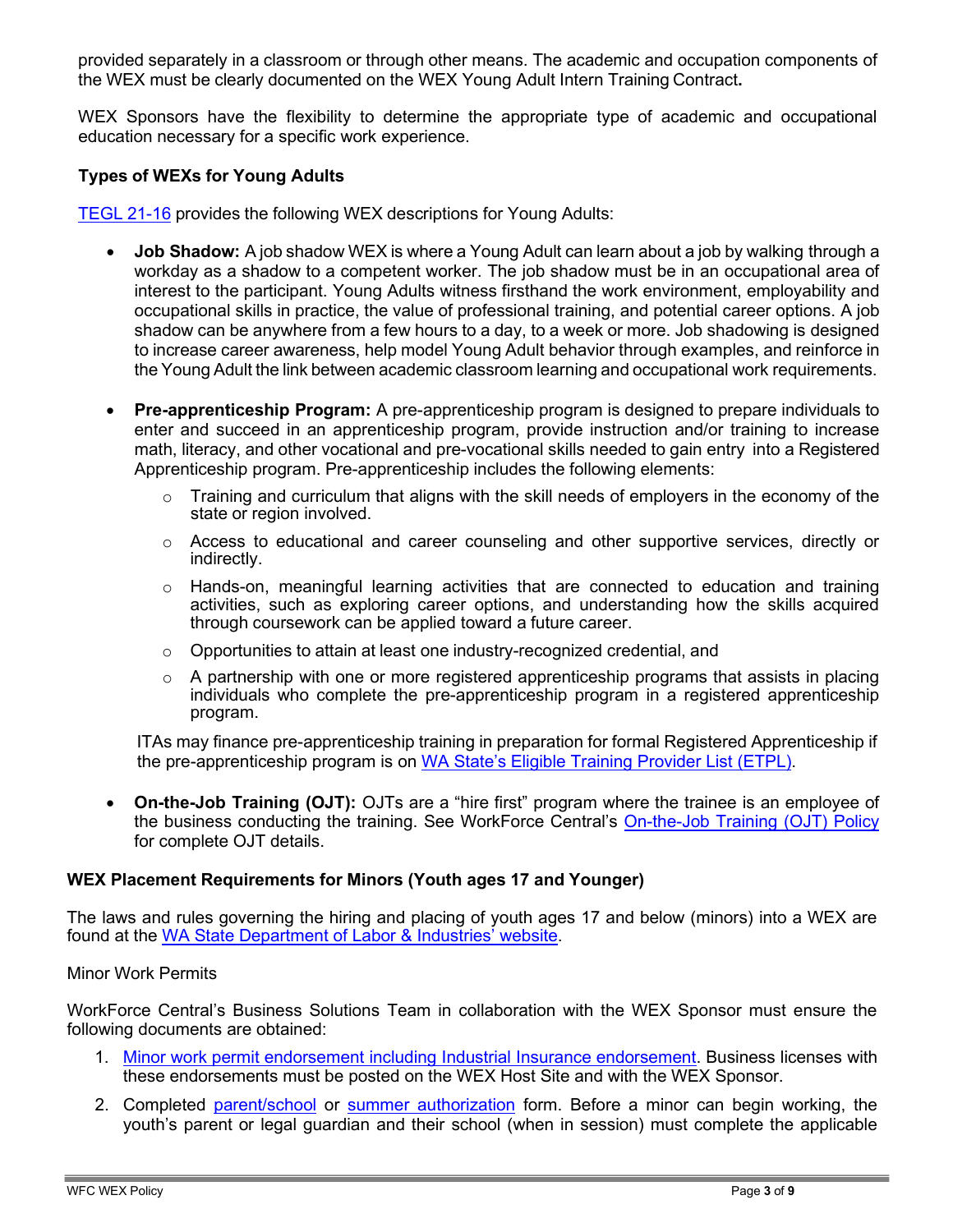authorization form. A copy of the signed authorization form must be retained by the WEX Host Site and WEX Sponsor and uploaded in the applicable WEX service touchpoint in ETO.

Rest and Meal Breaks

Minors must be allowed a paid rest break that is free from duties. Youth ages 16-17 years are entitled to an uninterrupted meal break of at last 30 minutes if they work more the five (5) hours a day, are entitled to at least a 10-minute paid rest break for each four (4) hours worked and must be allowed a rest period no later than the end of their third hour shift.

Minors cannot waive their rest or meal break requirements.

#### **Young Adult 20% WEX Expenditure Requirement**

Local WIOA Title I Young Adult programs must expend not less than 20% of the WIOA Title I funds allocated to them to provide Young Adult participants with paid and unpaid work experiences. Local WIOA Young Adult programs must track program funds spent on paid and unpaid work experiences, including wages and staff costs for the development and management of work experiences, and report such expenditures as part of the local WIOA Title I Young Adult financial reporting. The percentage of funds spent on work experience is calculated based on the local area youth funds expended for work experience rather than calculated separately for in-school and out-of-school youth. Local area administrative costs are not subject to the 20% minimum expenditure requirement.

Allowable expenses that count toward the 20% WEX expenditure requirement include:

- Wages paid for participation in a work experience.
- Staff time working to identify and develop a work experience opportunity, including staff time spent working with WEX Host Sites to identify and develop the work experience.
- Staff time working with WEX Host Sites to ensure a successful work experience, including staff time spent managing the work experience.
- Staff time spent evaluating the work experience.
- Intern work experience orientation sessions.
- WEX Host Site work experience orientation sessions.
- Classroom training or the required academic education component directly related to the work experience.
- Incentive payments directly tied to the completion of work experience.
- Employability skills/job readiness training to prepare Young Adults for a work experience.

Expenses that **do not** count towards the 20% WEX expenditure requirement include:

- Leveraged resources.
- Supportive services.

### **WEX Host Site Development, Eligibility, and Contract**

WorkForce Central's Business Solutions Team will work with WEX Sponsors to develop WEX Host Sites that meet the Interns' training needs as defined in the Interns' employment and training plans. The Business Solutions Team will execute WEX Host Site Contracts only with businesses that meet the following minimum compliance requirements:

• Must be registered with the Internal Revenue Service (IRS) and have an account with the Washington State Employment Security Department (ESD) for Unemployment Insurance (UI) and carry Workman's Compensation Insurance.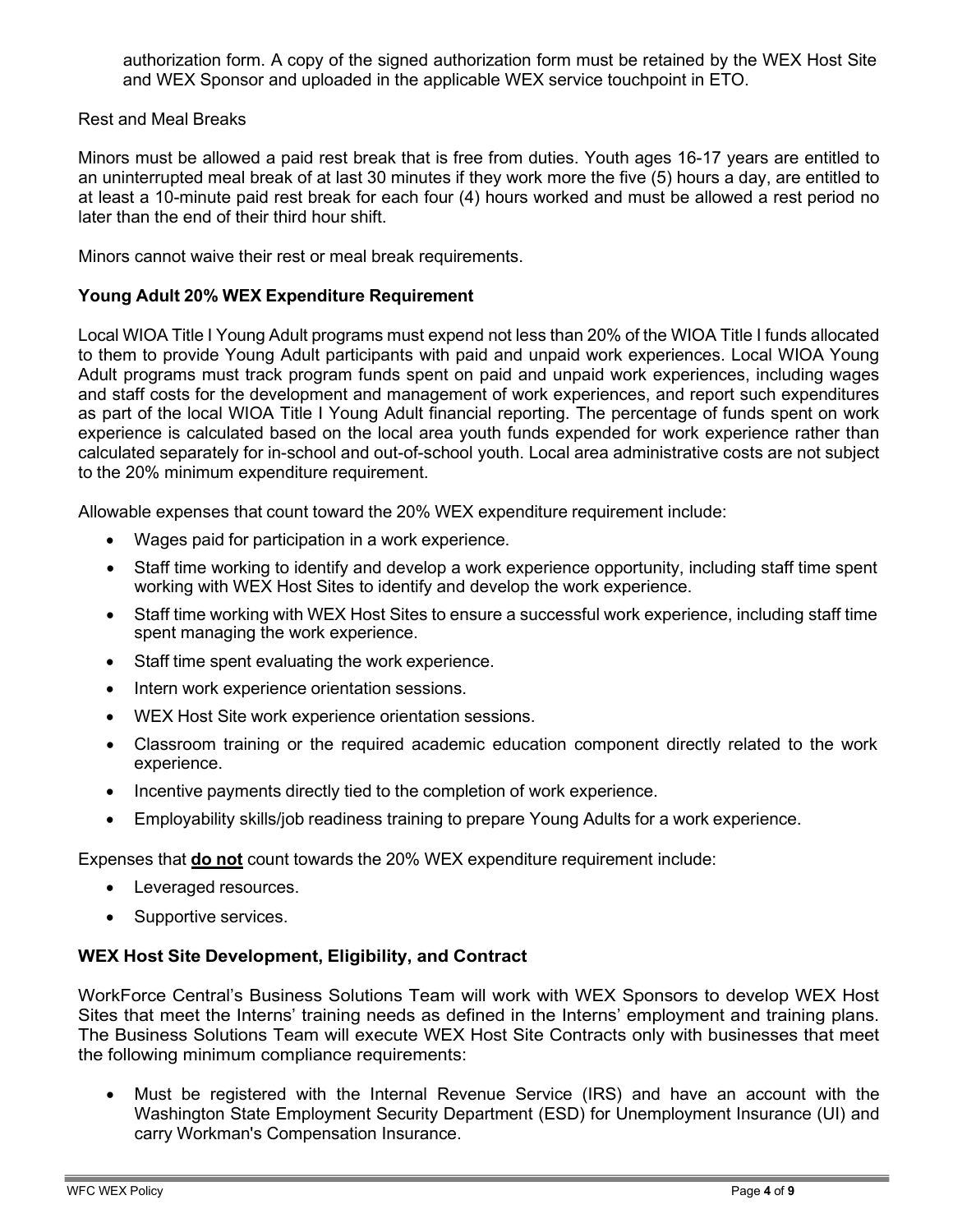- Must be licensed to operate in the State of Washington and provide their Federal Employer Identification Number (FEIN).
- If placing youth ages 17 or younger, have a minor work permit and industrial insurance endorsements. See WA State Department of Labor [& Industries'](https://www.lni.wa.gov/workers-rights/youth-employment/how-to-hire-minors) website for details.
- Must have safe and healthy working conditions with no previously reported health and safety violations that have been reported but have not been corrected.
- Does not illegally discriminate in training or hiring practices because of race, color, religion, sex, (including pregnancy, childbirth, and related medical conditions, transgender status, and gender identity), national origin (including limited English proficiency), age, disability, political affiliation, or belief, and against beneficiaries on the basis of either citizenship status or participation in any WIOA Title I financially assisted program or activity.
- Shall not terminate the employment of any of their current employees or otherwise reduce its workforce either fully or partially (such as reduction in hours or benefits) with the intention of filling the vacancy with a WEX intern, or as the result of having a WEX intern.
- Shall not allow the WEX activity to result in the infringement of promotional opportunities of their current employees.
- Shall not allow the Intern to be involved in the construction, operation, or maintenance of any part of any facility that is used, or to be used, for religious instruction or as a place for religious worship.

A copy of the [WEX Host Site Contract](https://workforce-central.org/wp-content/uploads/2021/06/wex-host-site-contract.pdf) must be provided to the WEX Sponsor and WEX Intern. The WEX Host Site Contract must be attached to the applicable WEX Intern Training Contract and uploaded into ETO in the applicable WEX service touch point recorded in ETO.

A copy of the [WEX Host Site Contract](https://workforce-central.org/wp-content/uploads/2021/06/wex-host-site-contract.pdf) with the complete list of assurances is included here as an attachment to this policy via a hyperlink and can be downloaded for use. The form must not be altered without prior approval from WorkForce Central.

### **WEX Intern Training Contracts**

The WEX Sponsor will inform the Business Solutions Team of the type of WEX opportunities that will meet their Interns' training needs. The WEX Sponsor will collaborate with the WEX Host Site and the Intern in the development and execution of the WEX Intern Training Contract.

WEX Intern Training Contracts must be completed in their entirety and contain, at a minimum:

- Clear statement of purpose.
- Contact information for all parties to the Contract including where applicable, the WEX Intern, WEX Sponsor, WEXHost Site, and WEX Host Site supervisor.
- Requirements of the WEX Host Site, WEX Intern, and WEX Sponsor.
- WEX start and end dates.
- Interns training position, including:
	- $\circ$  Job title and responsibilities.
	- $\circ$  Wages: Detailed computation of the anticipated wages to be earned and accrual of paid sick leave.
	- o Work schedule
	- $\circ$  Required tools, equipment, or uniforms that may be required for the position, if applicable.
- Intern's WEX learning plan that includes skills to be learned and how those skills will be taught.
- Academic and occupational component of the WEX (Young Adult Interns only).
- Pre-assessment.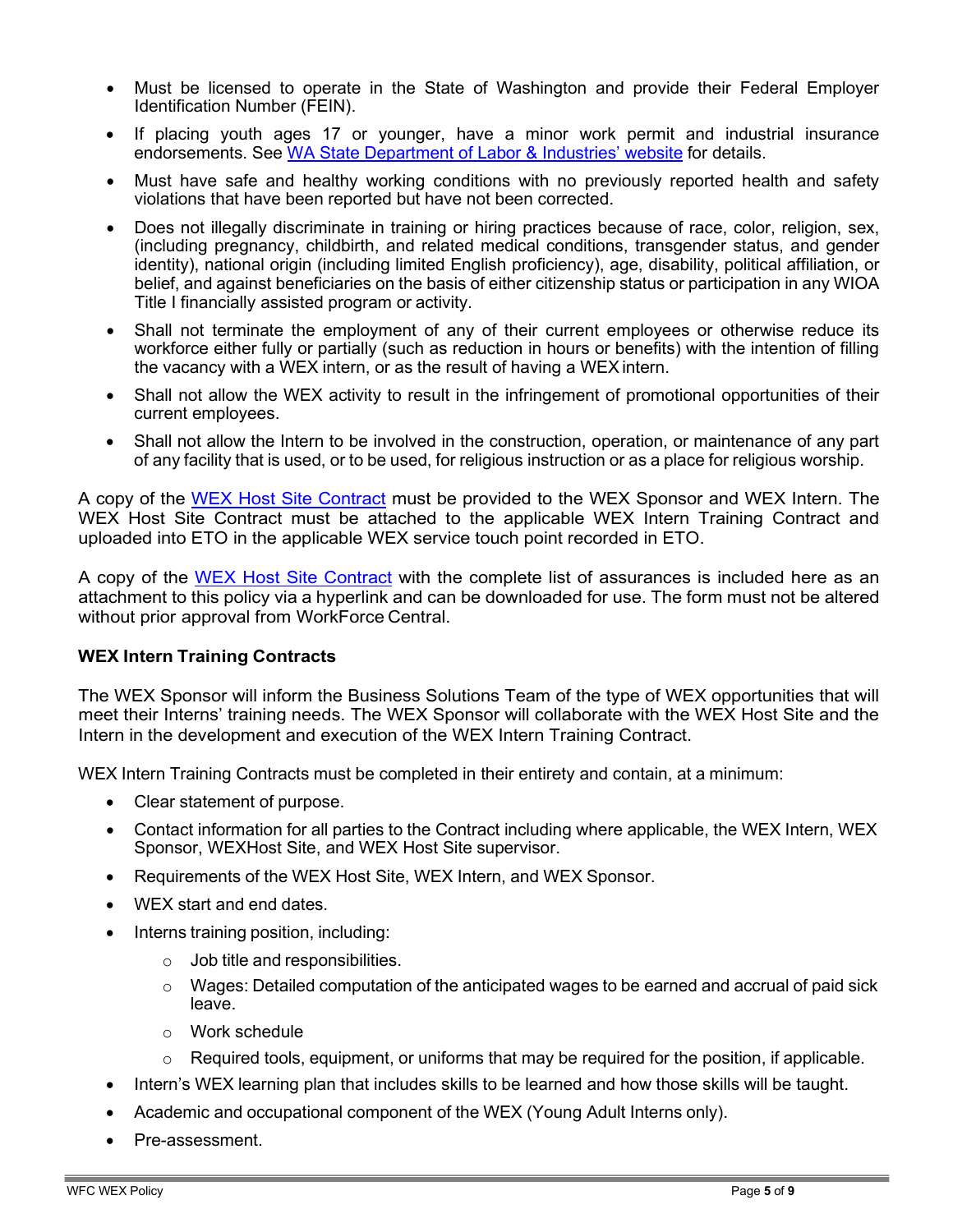- Dates and results of mid-evaluation and final evaluation.
- Signature and dates of all parties to the contracts.

WEX Intern Training Contracts may be modified. All modifications must be in writing and signed by all parties prior to the effective date of the modification. Verbal modifications of WEX Intern Training Contracts are not valid.

One (1) WEX Intern Training Contract may be written for a group of Interns working at a single WEX Host site, provided the working conditions, job description, wage rates, and terms of the contract are the same for all Interns covered by the contract, and the placement aligns with each of the Intern's individual employment and training plan.

The [WEX Intern Training Contract for Young Adults](https://workforce-central.org/wp-content/uploads/2021/06/ya-wex-contract.pdf) and the [WEX Intern Training Contract for All](https://workforce-central.org/wp-content/uploads/2021/06/adult-dw-all-other-wex-contract.pdf) [Others a](https://workforce-central.org/wp-content/uploads/2021/06/adult-dw-all-other-wex-contract.pdf)re included here as an attachment to this policy via a hyperlink and can be downloaded for use. These forms must not be altered without prior approval from WorkForce Central.

### **WEX Pre-Assessment and Evaluations**

A pre-assessment of the Intern's skill set in the areas identified on the Learning Plan must be conducted prior to the start of the WEX and documented on the Learning Plan uploaded into ETO. The pre-assessment must be conducted in collaboration by the WEX Sponsor and the WEX Intern.

Conducting evaluations of WEX Interns' progress during their training is required. Evaluations are centered on the skills and behaviors to be learned as documented on the Intern's Learning Plan incorporated in the WEX Intern Training Contract.

During the WEX placement, the WEX Intern must receive at a minimum, a midpoint evaluation, and a final evaluation. Evaluations must be performed in collaboration by the WEX Host Supervisor, the WEX Sponsor, and the WEX Intern. Additional evaluations may be completed as needed to ensure adequate assessment, learning, and appropriate supervision and supports are provided. Midpoint evaluations, final evaluations, and any additional evaluations must be documented on the WEX Intern Evaluation Form and uploaded into the applicable WEX service touchpoint in ETO.

The [WEX Intern Evaluation Form](https://workforce-central.org/wp-content/uploads/2021/06/intern-evaluation-form.pdf) is included here as an attachment to this policy via a hyperlink and can be downloaded for use. The form must not be altered without prior approval from WorkForce Central.

# **WEX Timeframe**

There are no WIOA Title I regulations governing the amount of time an intern may be placed in a WEX. When determining the duration of a WEX activity, the following must be considered:

- Objectives of the WEX, as defined by the Intern's employment and training goals.
- Length of time necessary for the Intern to learn the skills identified in the learningplan.
- The WEX Host Site having enough meaningful work activities for the Intern.
- WEX Sponsor's budget.

### **WEX Compensation**

Interns, including minors ages 16-17, engaged in a paid WEX shall be compensated at an hourly wage not less than the state or local minimum wage, whichever is higher. Interns shall be paid only for the hours worked during the WEX as documented on the Intern's WEX time sheet. WEX Interns are not authorized to work overtime.

When determining the hourly wage for a WEX Intern, the following should be taken into consideration. This list is not intended to be all inclusive: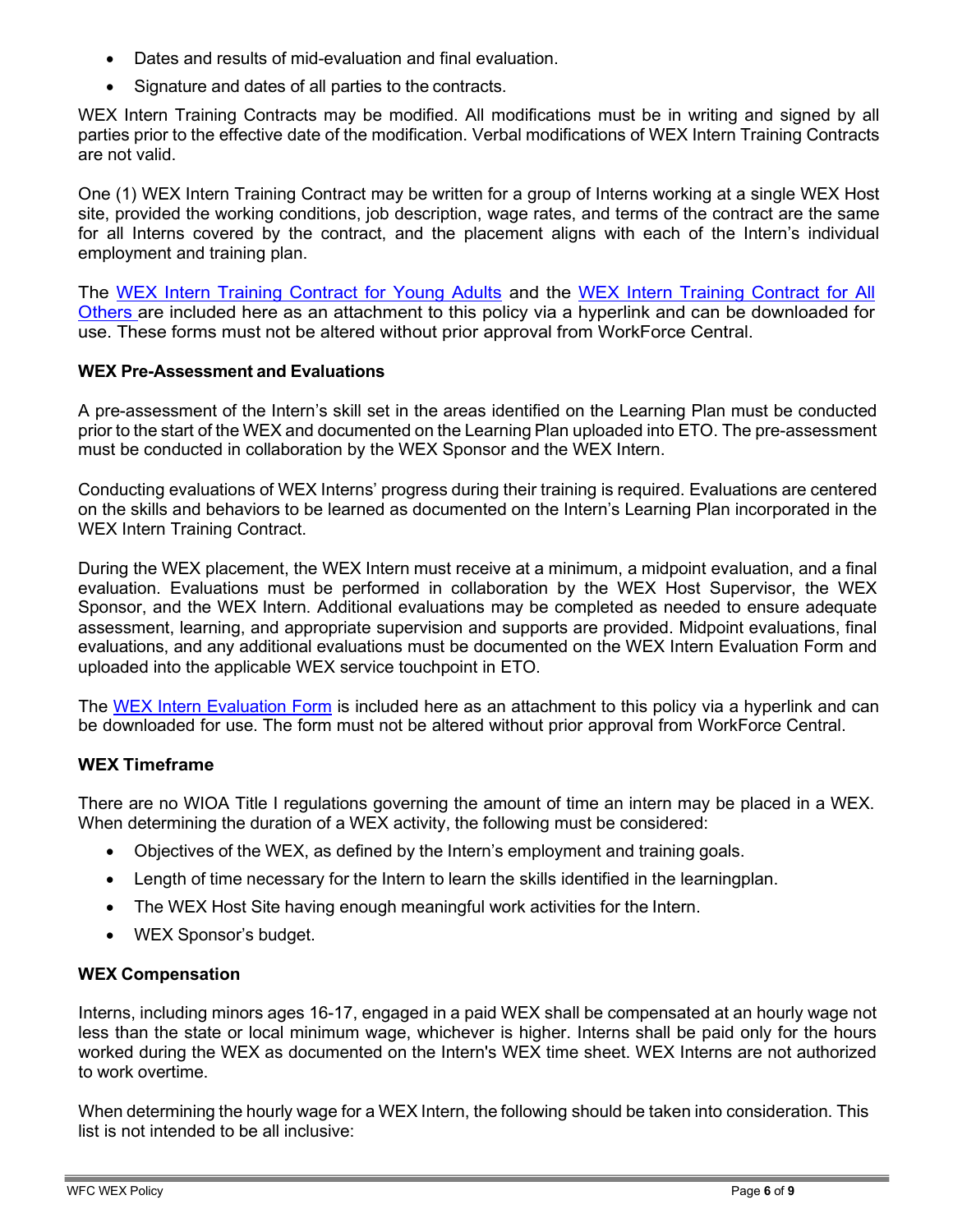- Objectives of the WEX.
- Type of work performed during the WEX.
- Skillset of the Intern.
- Skillset required for the WEX.
- WEX Sponsor budget.

WEX Interns are entitled to paid sick leave under [Washington State Paid Sick Leave Law](https://lni.wa.gov/workers-rights/leave/paid-sick-leave/paid-sick-leave-minimum-requirements#%3A%7E%3Atext%3DWashington%20state%20law%20requires%20employers%2Csick%20leave%20to%20their%20employees.%26text%3DAt%20a%20minimum%2C%20employees%20must%2C%2C%20temporary%2C%20or%20seasonal%20status) which will be accrued at a minimum of one (1) hour for every 40 hours worked. The WEX Host Sponsor is responsible for paying sick leave.

WIOA Title I-funded WEX Interns **shall not be paid** for:

- Vacation breaks.
- Mandatory lunch breaks.
- A holiday recognized by the WEX Sponsor as a "paid holiday".
- Overtime is not authorized.

## **WEX Funding Limit**

The maximum WIOA Title I dollar limit for a WEX placement is \$5,000. WEX Sponsors have the authority to increase the limit by \$1,000 for a total of \$6,000 depending on the Intern's needs. Justification for the increase, and the WEX Sponsor's approval authorizing the WEX increase, must be uploaded into the Intern's WEX service touchpoint in ETO and recorded in case notes. The maximum WEX limit is not an entitlement and is determined based on the hourly wage paid to the Intern and duration of the WEX.

## **WEX Monitoring**

WEX Sponsors must ensure regular and ongoing monitoring and oversight of the WEX activity. Monitoring may include on-site visits and phone or email communication with the WEX Host Site and the WEX Intern to assess the Intern's progress in meeting learning plan objectives. Any deviations from the WEX Intern Training Contract must be dealt with immediately. Outcomes of oversight and monitoring of the WEX activity must be documented in case notes recorded in the WEX service touchpoint in ETO.

The WEX Sponsor's oversight of the participant's WEX activity and payroll records will be reviewed by local compliance monitors and may be reviewed by state and federal monitors and auditors. These entities will have the right to access, examine and inspect any site where any phase of the WEX activity is being conducted. The WEX Sponsor and Business Solutions Team will maintain its records and accounts in such a way as to facilitate the compliance review. Records must be maintained for three (3) years after the conclusion of the WEX.

# **ETO Documentation**

The following documents must be uploaded and/or recorded in the Intern's ETO participant record. Instructions for uploading documents into ETO are in WorkForce Central's ETO Data [Validation](https://workforce-central.org/about/policies/) & [Documentation](https://workforce-central.org/about/policies/) Policy located on WorkForce Central's website:

- Comprehensive Assessment identifying a WEX as an appropriate service.
- Completed ISS/IEP documenting the WEX services and outcomes (can be hard copy uploaded into ETO or documented in case notes).
- WEX Host Site and WEX Intern Training Contracts (executed prior to the start of theWEX), including modified contracts if applicable.
- Pre-assessment, mid-evaluations completed during the WEX placement, and final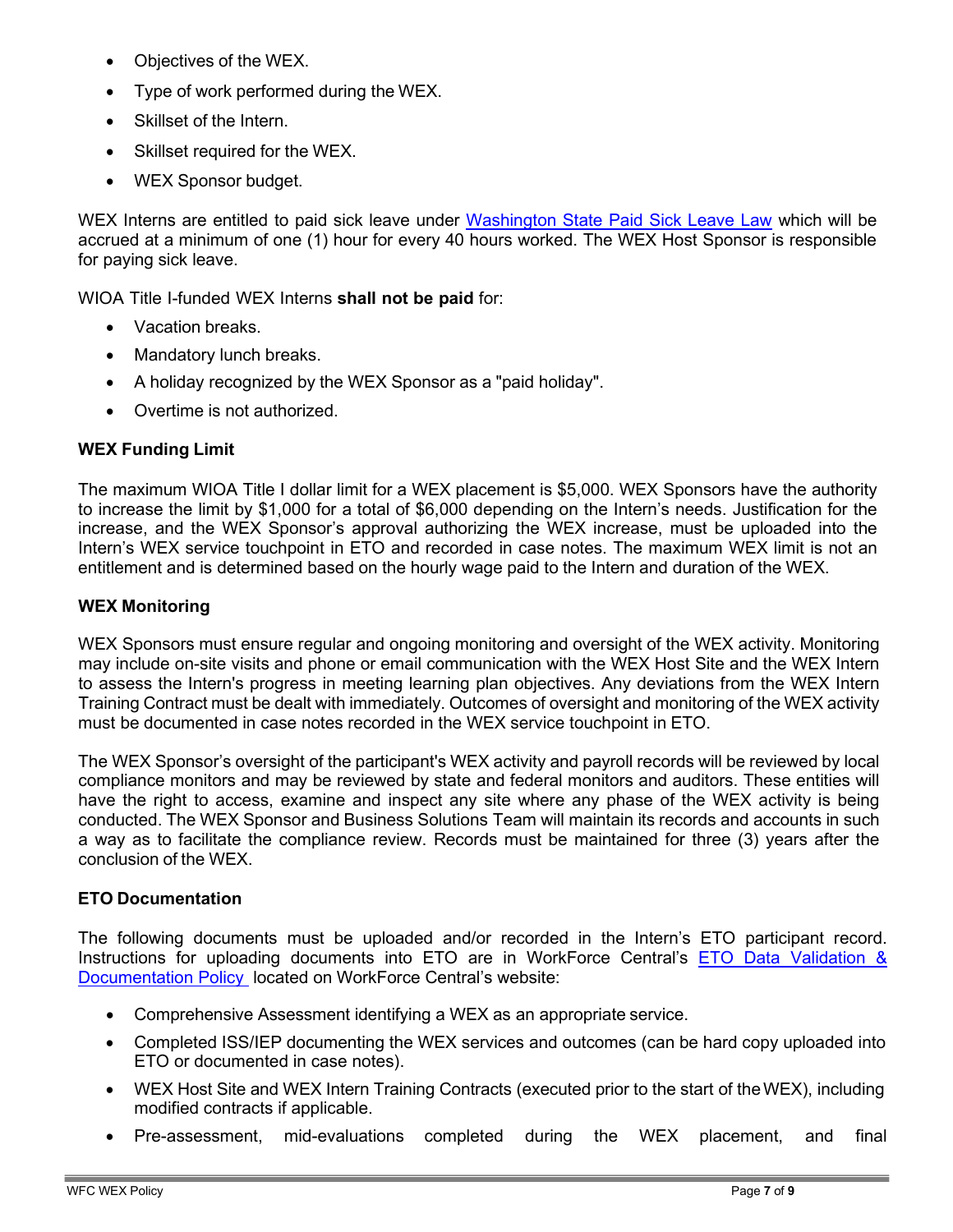assessment/evaluation.

- Legible timecards/timesheets that include:
	- o Evidence of lunch breaks,
	- $\circ$  The specific pay period,
	- o Documentation of paid sick leave accrual and usage, and
	- o Signatures of the WEX Host Site and Intern.
- Case notes describing:
	- $\circ$  How the WEX placement aligns with the Intern's employment and training goals.
	- o Name and location of the WEX Host Site.
	- o Anticipated duration of the WEX.
	- o Job description/duties.
	- $\circ$  Anticipated supportive services needs of the Intern for successful participation in the WEX.
	- o Actual start date of the WEX.
	- $\circ$  Progress of the learning plan during the WEX.
	- $\circ$  Outcomes of ongoing monitoring of the WEX by the WEX Sponsor which may include onsite visits and phone/email communications with the WEX Host Site.
	- o Pay dates, including last paid workday.
	- o Outcome of the WEX.

### **DEFINITIONS**

**Intern** – An individual who is enrolled in a WIOA Title I program and participates in a WEX.

**Learning Plan** - A signed agreement between the WEX Host Site, WEX Intern, and WEX Sponsor that describes the goals and project requirements during the WEX. The learning plan is imbedded in the WEX Training Contract.

**Final Evaluation** - A documented evaluation of the WEX Intern's skills at the end of the WEX. The assessment is intended to show improvement, or lack thereof, during the WEX.

**Pre-Assessment** - A documented evaluation of the WEX Intern's skills prior to, or at the beginning of the WEX.

**Subsidized Work Experience (WEX)** - A paid, planned, structured learning experience that takes place in a workplace for a limited period of time.

**Transitional Jobs** - Provides limited work experience that is subsidized in the public, private, or non-profit sectors for individuals with barriers to employment because of chronic unemployment or inconsistent work history. WorkForce Central is not implementing Transitional Jobs at this time.

**Unsubsidized Work Experience (WEX)** - An unpaid, planned, structured learning experience that takes place in a workplace for a limited period of time.

**Work Experience (WEX) Intern Training Contract** - A written agreement between the WEX Host Site, WEX Sponsor, and Intern that outlines the program requirements and expected outcomes.

WEX Host Site – A business in the private for-profit, non-profit, or public sector who provides customized short-term work-based training through a contractual agreement with Business Solutions Team, the WEX Sponsor, and the WEX Intern.